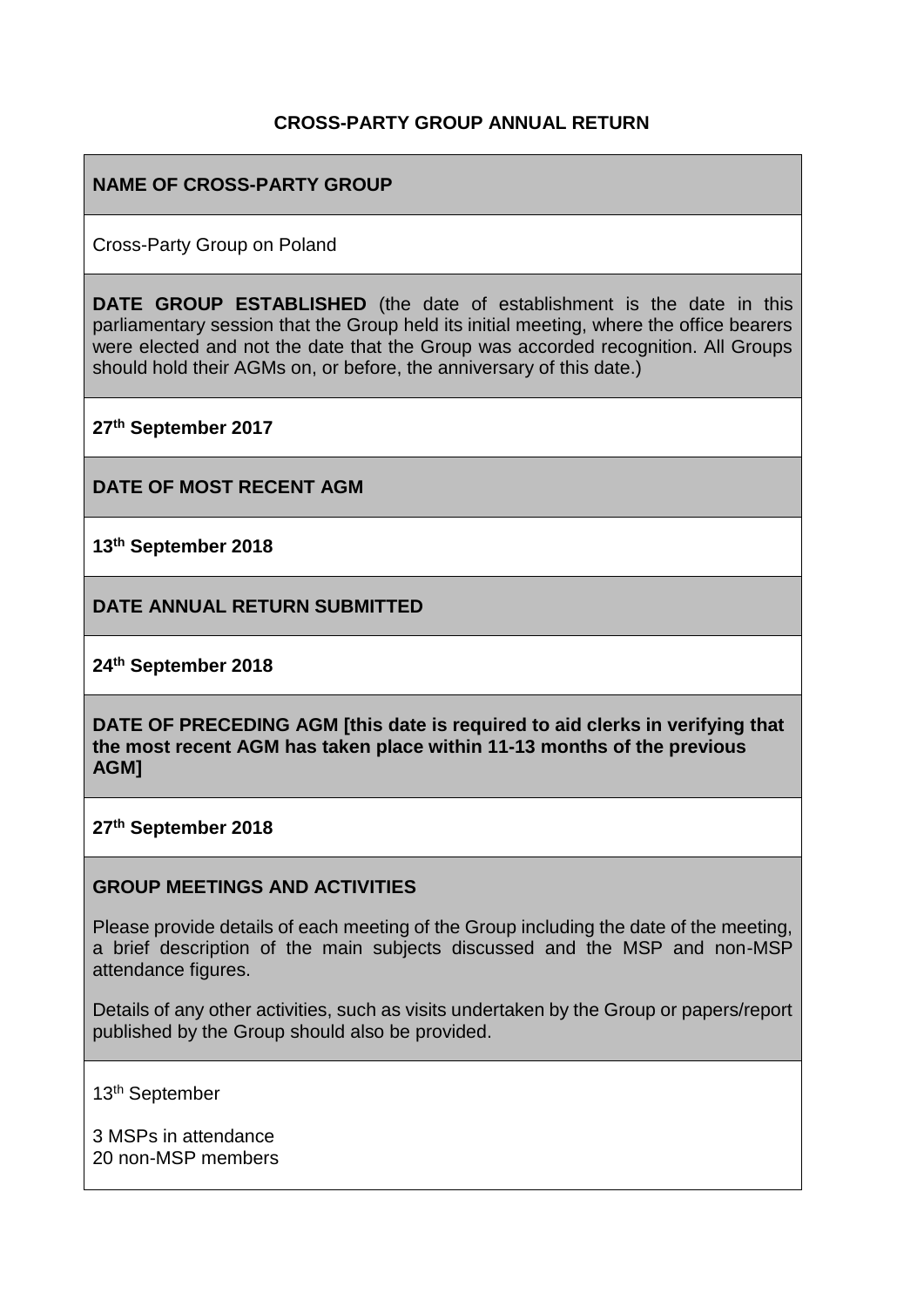AGM business completed. An additional Co-convenor elected as Joan McAlpine joined Claire Baker. A new secretary in post. Agreement over the dates of meetings throughout the year. It was agreed to invite the Cabinet Secretary Michael Russell to a future meeting, and have a meeting focused on the Consul General. It was agreed to alternative lunchtime and evening meetings.

The meeting discussed the areas we wished to focus on this year. Reports were received from our sub-committees on Brexit, education, support, business links and culture.

14th December 1 MSP in attendance 11 non MSPs in attendance

Unfortunately, this meeting only had one MSP in attendance so cannot be recognised as a formal meeting. The meeting did hear from a guest speaker about the Word Polishers Literary Club, a flagship project of the Culture Affairs Project which promotes greater appreciation of Polish Literature.

The past year has been challenging for the group. Two co-convenors had to resign, Maree Todd and Ivan McKee, as they become Ministers. The secretary also changed during the year but there were difficulties with availability. There had been attempts to hold a meeting before summer recess but it was difficult to book a room and accommodate diaries. To address these problems, the CPG have now booked rooms for the year ahead, the new secretary is having regular contact with the Coconvenors, greater notice will be given of upcoming meetings and their content, and efforts will be made to encourage other MSPs to take an interest.

## **MSP MEMBERS OF THE GROUP**

Please provide names and party designation of all MSP members of the Group.

Claire Baker Scottish Labour

Joan McAlpine SNP

David Torrance SNP

Alexander Stewart Conservative

Fulton McGregor SNP

### **NON-MSP MEMBERS OF THE GROUP**

For organisational members please provide only the name of the organisation, it is not necessary to provide the name(s) of individuals who may represent the organisation at meetings of the Group.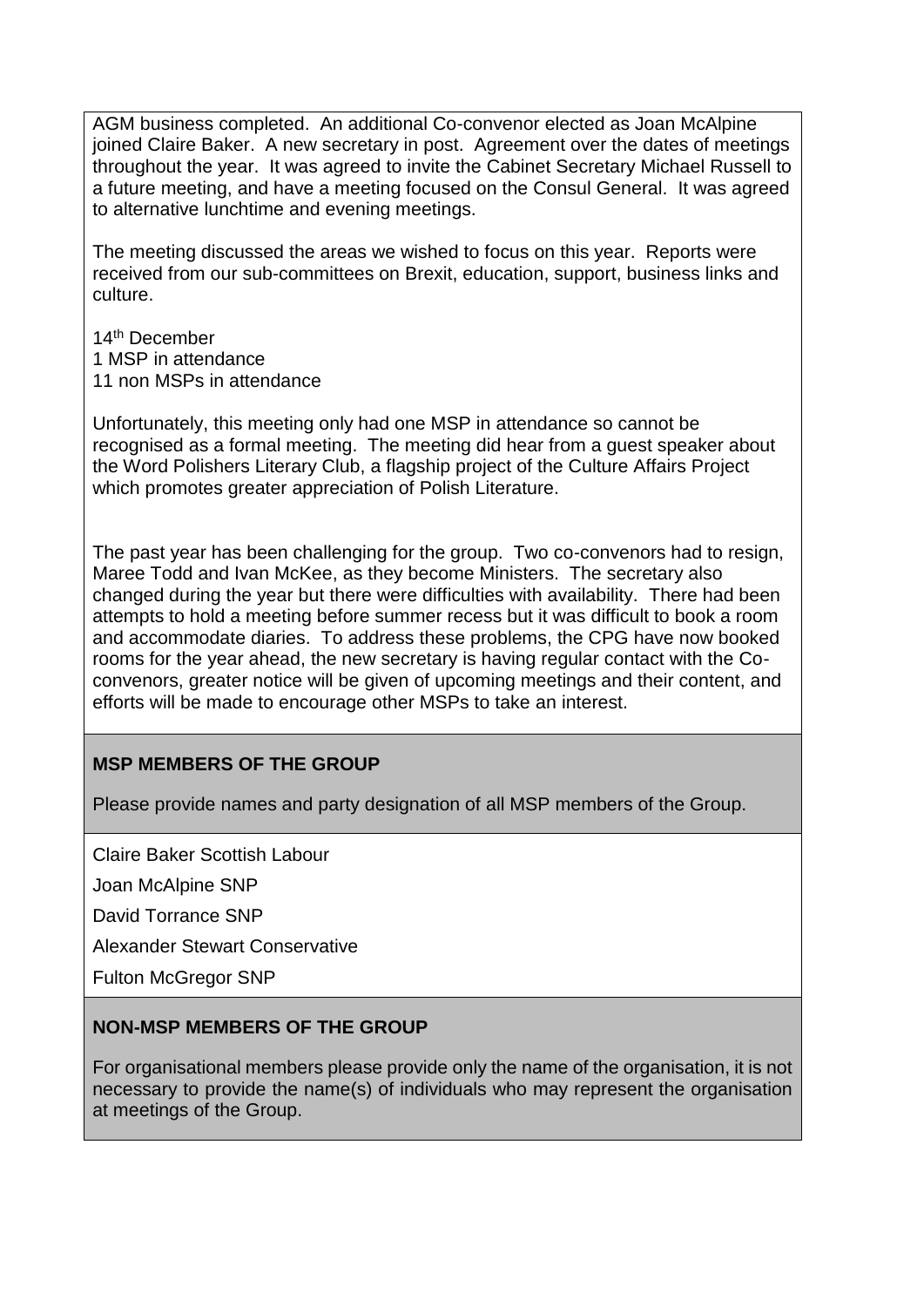| <b>Individuals</b> | <b>Marta Brus</b><br>Magdalena Czarnecka                                                                                                                                                                        |
|--------------------|-----------------------------------------------------------------------------------------------------------------------------------------------------------------------------------------------------------------|
|                    | Krystyna Szumelukowa                                                                                                                                                                                            |
|                    | Sacha Ponniah                                                                                                                                                                                                   |
| Organisations      | <b>Polish Consulate General</b><br><b>Fife Migrants Forum</b><br><b>Scottish Polish Cultural Association</b><br><b>Polish Cultural Festival Association</b><br>Polish Social and Educational Society in Glasgow |

## **GROUP OFFICE BEARERS**

Please provide names for all office bearers. The minimum requirement is that two of the office bearers are MSPs and one of these is Convener – beyond this it is a matter for the Group to decide upon the office bearers it wishes to have. It is permissible to have more than one individual elected to each office, for example, co-conveners or multiple deputy conveners.

| Convener               | Claire Baker and Joan McAlpine |
|------------------------|--------------------------------|
| <b>Deputy Convener</b> |                                |
| Secretary              | <b>Marta Brus</b>              |
| <b>Treasurer</b>       |                                |

# **FINANCIAL BENEFITS OR OTHER BENEFITS RECEIVED BY THE GROUP**

Please provide details of any financial or material benefit(s) received from a single source in a calendar year which has a value, either singly or cumulatively, of more than £500. This includes donations, gifts, hospitality or visits and material assistance such as secretariat support.

Details of material support should include the name of the individual providing support, the value of this support over the year, an estimate of the time spent providing this support and the name of the organisation that this individual is employed by / affiliated to in providing this support.

Groups should provide details of the date on which the benefit was received, the value of the benefit and a brief description of the benefit.